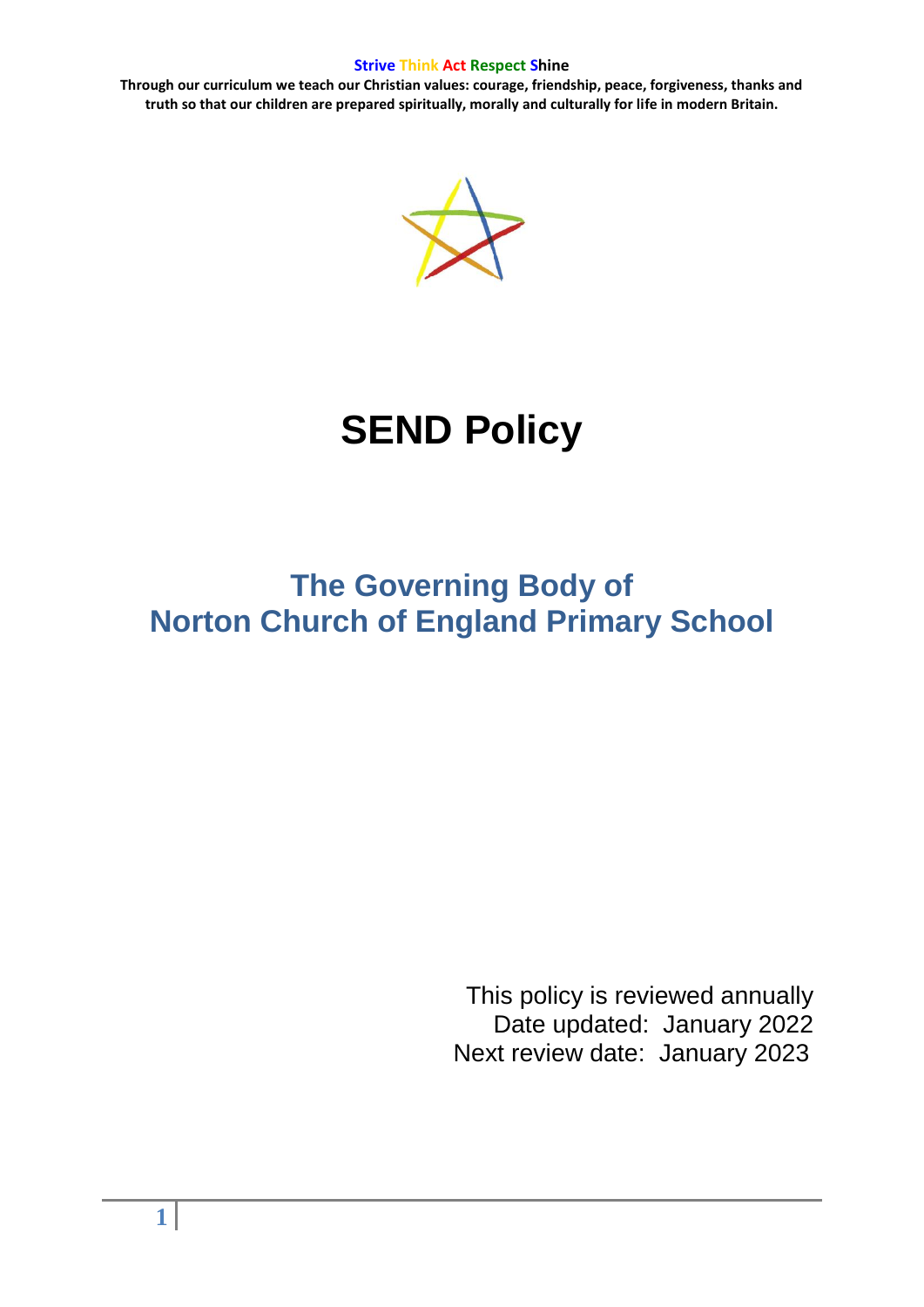**Through our curriculum we teach our Christian values: courage, friendship, peace, forgiveness, thanks and truth so that our children are prepared spiritually, morally and culturally for life in modern Britain.**

Norton Primary School values the contribution that every child can make and welcomes the diversity of culture, religion and intellectual style. The school seeks to raise achievement, remove barriers to learning and increase physical and curricular access to all. All children with special educational needs are valued and respected and are equal members of the school.

Provision for children with SEND is a matter for the school as a whole; all teachers are teachers of children with SEND. The governing body, Head teacher, SENCO and all other members of staff have important responsibilities.

# **Objectives**

- To ensure that the culture, practice, management and deployment of resources are designed to meet the needs of all children with SEND.
- To enable children with SEND to maximise their achievements.
- To ensure that the needs of children with SEND are identified, assessed, provided for and regularly reviewed.
- To ensure that all children with SEND are offered full access to a broad, balanced and relevant curriculum.
- To work in partnership with parents/carers to enable them to make an active contribution to the education of their child.
- To take the views and wishes of the child into account, where appropriate.

# **To which legislation does this guidance refer?**

# Legislation and guidance

This policy and information report is based on the statutor[y Special Educational Needs and Disability \(SEND\) Code](https://www.gov.uk/government/uploads/system/uploads/attachment_data/file/398815/SEND_Code_of_Practice_January_2015.pdf)  [of Practice](https://www.gov.uk/government/uploads/system/uploads/attachment_data/file/398815/SEND_Code_of_Practice_January_2015.pdf) and the following legislation:

[Part 3 of the Children and Families Act 2014](http://www.legislation.gov.uk/ukpga/2014/6/part/3), which sets out schools' responsibilities for pupils with SEN and disabilities

[The Special Educational Needs and Disability Regulations 2014](http://www.legislation.gov.uk/uksi/2014/1530/contents/made), which set out schools' responsibilities for education, health and care (EHC) plans, SEN co-ordinators (SENCOs) and the SEN information report

# **Roles and responsibilities**

#### **The Governing Body**

The Governing Body, with the Head Teacher and staff of Norton Primary School, has agreed this policy and the procedures for meeting the needs of those pupils with Special Educational Needs and disabilities. The Governors determine the staffing and funding arrangements and generally oversee the school provision and work.

# **The SEN governor will:**

• Help to raise awareness of SEN issues at governing board meetings

• Monitor the quality and effectiveness of SEN and disability provision within the school and update the governing board on this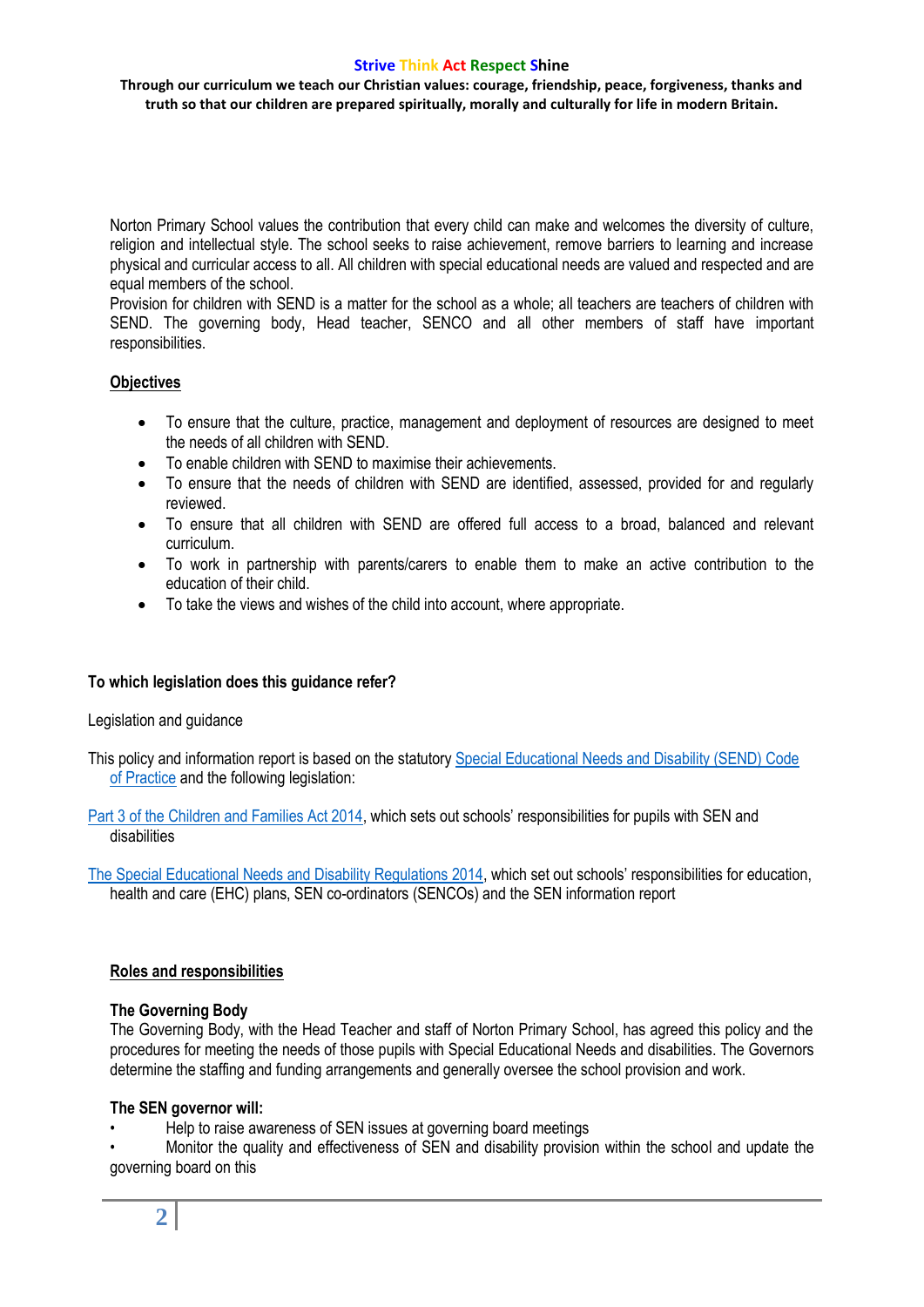**Through our curriculum we teach our Christian values: courage, friendship, peace, forgiveness, thanks and truth so that our children are prepared spiritually, morally and culturally for life in modern Britain.**

• Work with the headteacher and SENCO to determine the strategic development of the SEN policy and provision in the school

The Governing Body monitors the school's work closely on behalf of the children with SEND.

The Governing Body of Norton Primary School endeavours to follow the guidelines laid down in the Education Act 1966 and included in the SEND Code of Practice (2014) in order to:

- do its best to ensure that the necessary provision is made for any pupil who has Special Educational Needs and Disability
- ensure that where the 'responsible person' the Head Teacher or the appropriate Governor has been informed by the LA/ other Advisory Body that a pupil has Special Educational Needs and Disability, those needs are made known to those who are likely to teach them
- ensure that all teachers are aware of the importance of identifying and providing for those pupils who have Special Educational Needs and Disability
- ensure that pupils with Special Educational Needs and Disability join in the activities of the school together with pupils who do not have special needs, so far as is reasonably practical. This should be compatible with the child receiving the special educational provision their learning needs call for and the efficient education of the pupils with whom they are educated, as well as the efficient use of resources
- there is a clearer focus on the participation of children and young people and parents/carers in decisionmaking at individual and strategic levels
- there is a strong focus on high aspirations and on improving outcomes for children and young people
- there is joint planning and commissioning of services to ensure close co-operation between education, health and social care
- for children and young people with more complex needs a co-ordinated assessment process and the new 0-25 Education, Health and Care plan (EHC plan) is put in place

**Head Teacher - Jane Farren** The Head Teacher has responsibility for the day-to-day management of all aspects of the school's work, including provision for children with Special Educational Needs and Disability. The Head Teacher will keep the Governing Body fully informed on SEND issues. The Head Teacher will work closely with the SEND team, and share responsibility for liaising with outside agencies.

# **SENCO – Jane Farren**

The SEND Co-ordinator plays a key role in determining the strategic development of the SEND policy and provision in the school in order to raise the achievement of children with SEND.

The SENCO takes day-to-day responsibility for the operation of the SEND policy and co-ordinates the provision for individual children, working closely with staff, parents/carers and carers and other agencies. The SENCO provides relevant professional guidance to colleagues with the aim of securing high quality teaching for children with SEND.

Through analysis and assessment of children's needs, and by setting targets and monitoring pupils' achievements, the SENCO helps to develop effective ways of overcoming barriers to learning and sustaining effective teaching.

At Norton Primary School the principal responsibilities of the SENCO include:

- overseeing the day-to-day operation of the SEND policy
- co-ordinating provision, compiling provision maps
- tracking the progress of children with SEND
- contributing to SEND team meetings
- liaising with, and advising, teachers
- liaising with TAs
- monitoring intervention work
- overseeing the records of all children with SEND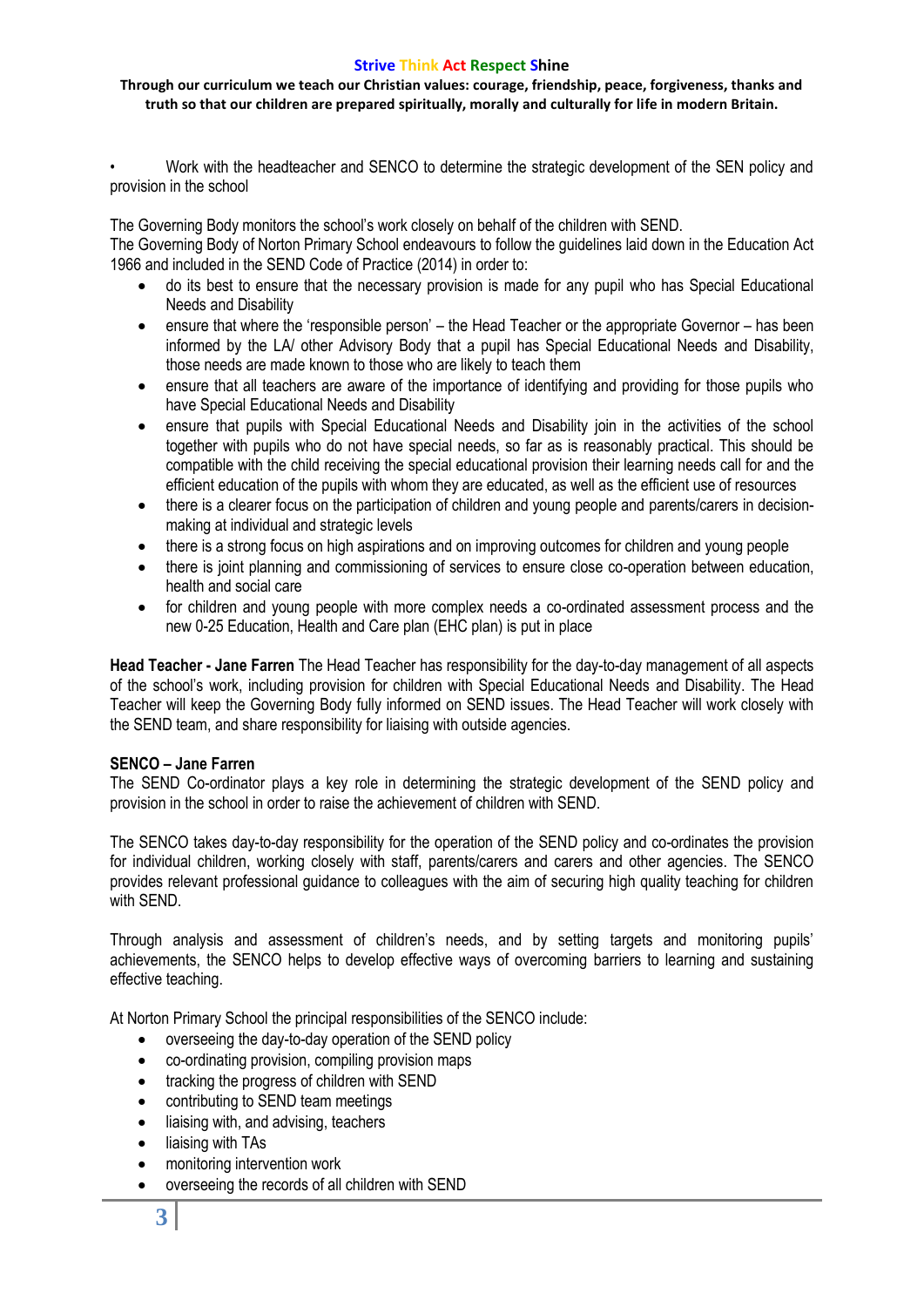**Through our curriculum we teach our Christian values: courage, friendship, peace, forgiveness, thanks and truth so that our children are prepared spiritually, morally and culturally for life in modern Britain.**

- the administration of reviews and pupil plans (my plan and my plan+) and maintaining a record of children with SEND
- administration of Annual Reviews for children with Statements/EHC Plan
- liaising with parents/carers of children with SEND
- contributing to the in-service training of staff
- liaising with external agencies, including the LA advisory services, Educational Psychology Services, Outreach, Health and Social Services

At Norton Primary School we acknowledge the importance of this role and the time required for managing Special Educational Needs and Disability.

#### **The SEND team**

The Head Teacher, SENCO, lead TA (Debbie Deas) and other TAs providing support work as a team. They meet formally each short term to discuss the impact of interventions, look at progress and make decisions regarding SEND provision.

#### **All teaching and non-teaching staff**

All staff should be involved in the development of the school's SEND policy and be fully aware of the procedures for identifying, assessing and making provision for pupils with SEND.

Class teachers are fully involved in providing for the needs of the children with SEND in their care, in setting individual plans, and collecting additional information for the SENCO and other agencies. Class teachers are responsible for setting suitable learning challenges, for responding to pupils' diverse needs, for overcoming potential barriers to learning and for monitoring progress.

Teaching Assistants, employed to support children with SEND, have appropriate responsibility for the child's specific needs during their time with that child. The TA should liaise with the class teacher on planning, pupil response and progress.

#### **Admission arrangements**

The head teacher is responsible for the admission arrangements which accord with those laid down by the local authority. The school acknowledges in full its responsibility to admit children with already identified Special Educational Needs and Disability, as well as identifying and providing for those not previously identified.

#### **Specialised provision**

- All parts of the school are accessible.
- There is an accessible toilet.

#### **Allocation of resources**

Funding for SEND is received through the school budget. The separate budget allocated for those pupils with EHCPs is used to provide specialist support assistants and materials for the individual children. Funding for administration, teaching support, other agencies and materials is provided from the school budget. SEND funding is reviewed annually.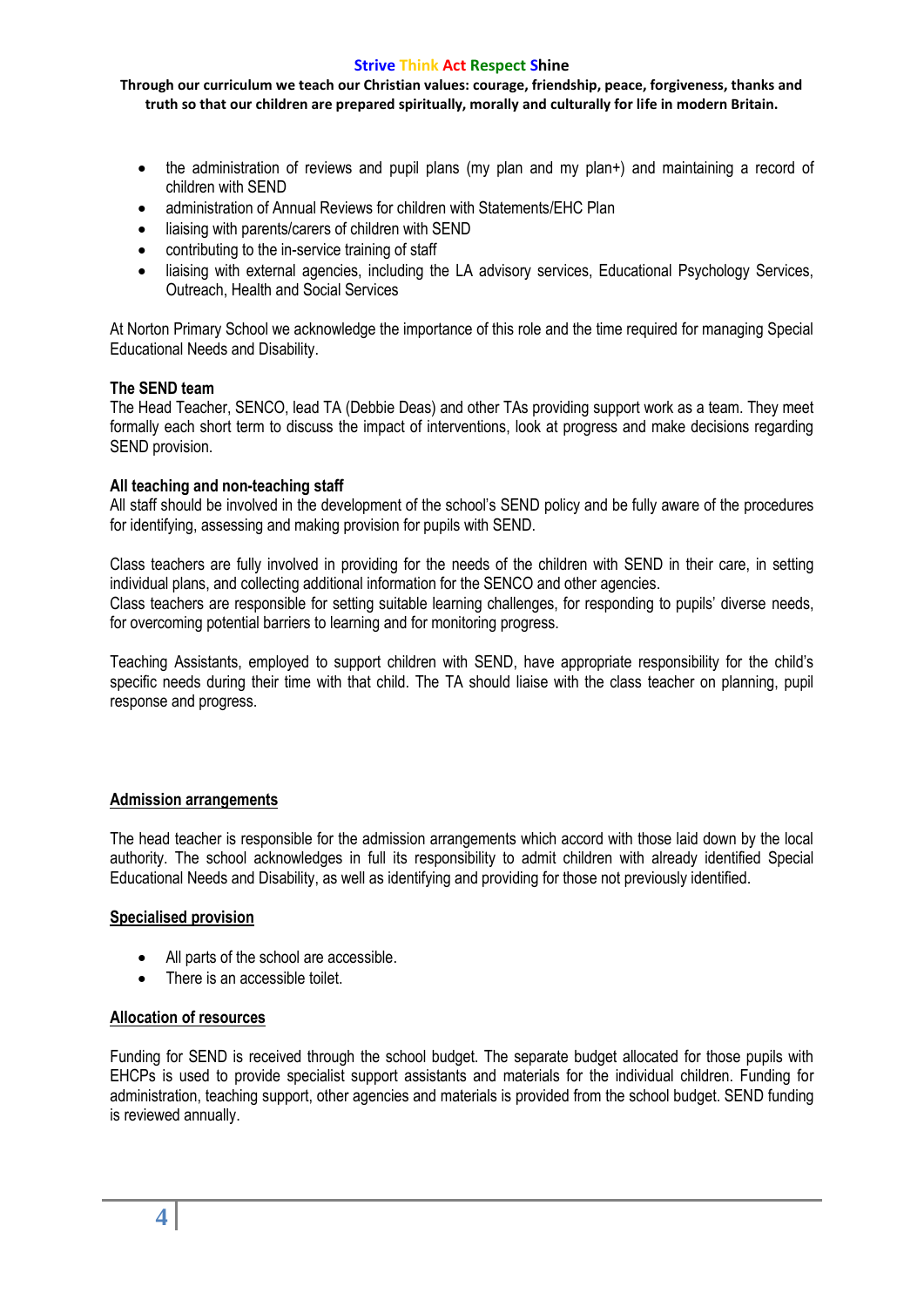**Through our curriculum we teach our Christian values: courage, friendship, peace, forgiveness, thanks and truth so that our children are prepared spiritually, morally and culturally for life in modern Britain.**

### **Identification, Assessment, Provision and Review**

#### **Early Identification**

At Norton Primary School we believe that children are entitled to have their needs identified, assessed and addressed at the earliest possible stage. If the school is aware that a child has Special Educational Needs and Disability before they enter school, every effort will be made to liaise with the early education setting, other agencies and the parents/carers to enable the school to develop a My Plan and provide additional support if necessary and practicable.

If a child is identified as having a Special Educational Need after Baseline Assessment, the school will endeavour to:

- use information from the child's previous educational experience to provide starting points for the development of an appropriate Curriculum for the child
- identify and focus attention on the child's skills and highlight areas for early action to support the child within the class using 'my profile/my journey'
- use Curriculum and Baseline Agreement processes to allow the child to show what they know, understand and can do, as well as to identify any learning difficulties
- ensure that ongoing observation and assessment provide regular feedback to teachers and parents/carers about the child's achievements and experiences and that these form the basis for planning the next stages of learning
- involve parents/carers in developing and implementing a joint approach at home and in school using 'My Plan' if necessary

Norton Primary School is open and responsive to expressions of concern by parents/carers and takes account of any information that they provide about the child.

#### **Progress**

The principal test of the need for SEND support is evidence that current rates of progress are inadequate. Where progress is not adequate it is necessary to take some additional, or different, action to help the pupil learn more effectively. Whatever the level of a pupil's difficulties, the main test of how far their learning needs are being met is whether they are making adequate progress.

Adequate progress can be defined in a number of ways: it might for instance, be progress that:

- closes the attainment gap between the child and the peer group
- prevents the attainment gap growing wider
- is similar to that of peers starting from the same base line but less than that of the majority of the peer group
- matches or betters the child's previous progress
- demonstrates an improvement in self -help, social or personal skills
- demonstrates an improvement in the child's behaviour

#### **Identification of need:**

Need may be identified under 6 main categories:

- 1. Communication and Interaction Need
- 2. Cognition and Learning Need
- 3. Social, Emotional and Mental Health Needs
- 4. Physical and Medical Needs
- 5. Hearing Impairment
- 6. Visual Impairment

A graduated and integrated pathway begins to support the child which involves a person centred open conversation with families: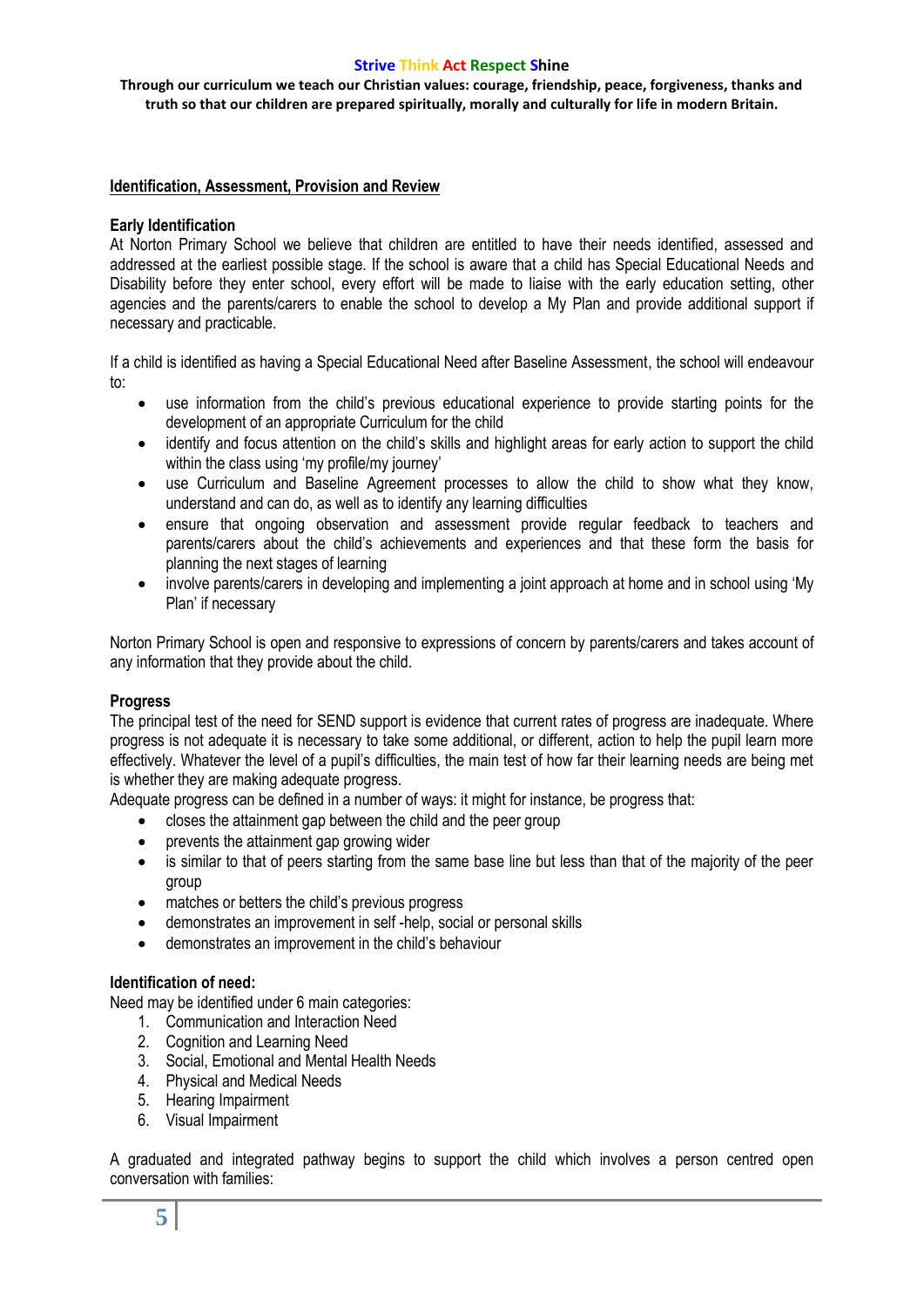**Through our curriculum we teach our Christian values: courage, friendship, peace, forgiveness, thanks and truth so that our children are prepared spiritually, morally and culturally for life in modern Britain.**

**My profile/My journey**: this helps a child or young person share important information in order to support those working with them to understand their preferences, goals and self-image.

**My plan**: this is put in place to support a child by addressing areas of need and writing an action plan with agreed outcomes in order to meet a young person's identified additional needs. At this point, the views of the child/ young person and their families are taken into account by being involved in the planning meeting and helping to set goals for the child/ young person.

**My Plan +**: after **My Plan** has been in place and reviewed several times, it may be deemed necessary to widen the breadth or focus of provisions being made. If so, a decision could be made to move to a **My Plan +.** This would involve professionals/ outside agencies and would be co-ordinated by the SENCO.

#### **Education, Health and Care Plans**

For children and young people with more complex needs a co-ordinated assessment process using the 0-25 Education, Health and Care plan (EHC plan) will take place.

For further guidance, refer to section 9 of the Special Educational Needs and Disability Code of Practice 2014.

The purpose of an EHC plan is to make special educational provision to meet the special educational needs of the child or young person, to secure the best possible outcomes for them across education, health and social care and, as they get older, prepare them for adulthood. To achieve this, local authorities use the information from the assessment to:

• establish and record the views, interests and aspirations of the parents/carers and child or young person

• provide a full description of the child or young person's special educational needs and any health and social care needs

• establish outcomes across education, health and social care based on the child or young person's needs and aspirations

• specify the provision required and how education, health and care services will work together to meet the child or young person's needs and support the achievement of the agreed outcomes

EHC plans should be forward-looking documents that help raise aspirations/ensure aspirations are high and outline the provision required to meet assessed needs to support the child or young person in achieving their ambitions. EHC plans should specify how services will be delivered as part of a whole package and explain how best to achieve the outcomes sought across education, health and social care for the child or young person.

# **My PLAN**

All children requiring SEND support are given an Individual Education Plan (My Plan).

At Norton Primary School, it is the responsibility of the SENCO to draw up the Plan after consultation with the pupil, all staff involved and parents/carers. The Plan records what is different from, or additional to, the differentiated curriculum. It focuses on two/three short-term targets and includes information about the teaching strategies to be used, the provision to be put in place, resources and the review date. It is a working document, with information added by staff working with the child throughout the term.

Plans are reviewed each short term. The review meeting is organised by the SENCO and generally attended by the class teacher, the Head, the SENCO and any TAs involved in supporting the child. Pupils, parents/carers are also invited to attend alternate meetings and to give their views on their child's progress for every meeting.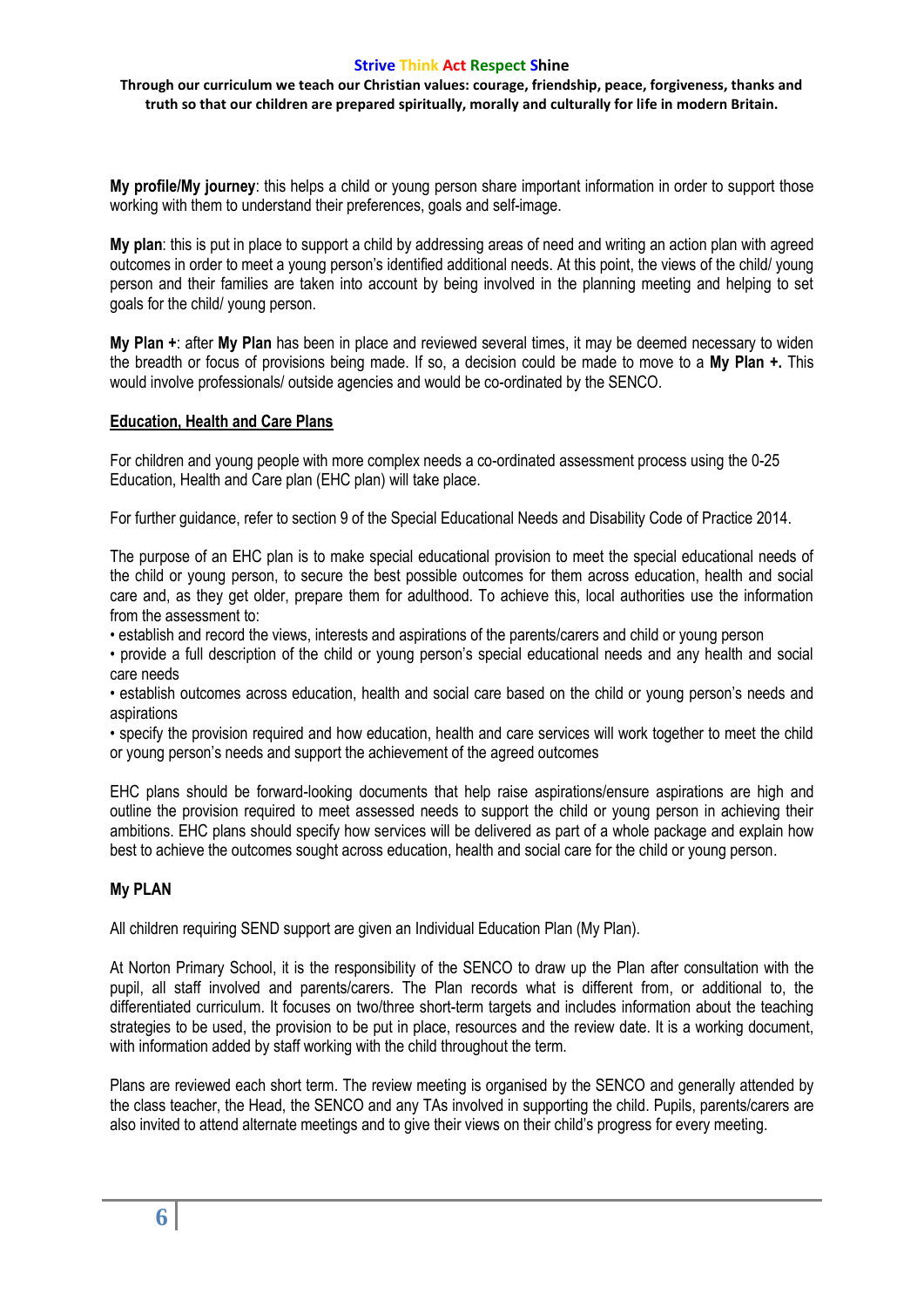**Through our curriculum we teach our Christian values: courage, friendship, peace, forgiveness, thanks and truth so that our children are prepared spiritually, morally and culturally for life in modern Britain.**

At the review, the child's progress with regard to the planned targets/goals is discussed, and new goals and strategies decided upon if necessary. The child may be taken off SEND support if progress is now adequate, remain SEN support with a new Plan, or be recommended for My Plan+.

At this stage, help is requested by the school, with the permission of the parents/carers, from external support agencies. Initial advice is usually sought from our Educational Psychologist, the Advisory Teaching Service or the Speech and Language Therapy Service. Advice may also be sought through the Outreach Service. The SENCO is responsible for gathering information, including plans and reviews, details of strategies already tried and assessment data.

Specialists usually see the child in school, so that they can give advice to teachers on new targets/goals and accompanying strategies. The support could also include assessment and written reports. The kinds of advice and support vary according to the needs of the child.

# **Record-keeping**

At Norton Primary School, we acknowledge the importance of keeping records to meeting the needs of individual pupils. The following procedures are followed:

- Class teachers are responsible for keeping records of concerns, interventions and progress in the class. All pupils' progress is recorded on the On-line Pupil Tracker and updated three times a year. Interventions and SEND details are also recorded on the Pupil Tracker.
- A 'Supporting Specific Children' folder is maintained for each year group, accessible to all staff, and added to on a regular basis. This contains individual plans, records of intervention work, evidence of progress, assessments and reports.
- The SENCO is responsible for ensuring that comprehensive records are kept properly and available as needed.
- If the school refers the child for further assessment, a record of the child's work, including the resources and special arrangements already used, is made available.
- Individual child plans are working documents, with targets/goals recorded by the SENCO and assessment data and notes added by all staff working with the child.
- On transfer to another educational establishment, the school provides full pupil records to the receiving school. Such records include the information held by the SENCO.

# **Monitoring children's progress**

At Norton Primary School, the progress of all pupils is monitored throughout the school by the class teacher, who should keep records and provide differentiated work if appropriate. Where the teacher is concerned about a child's progress, the following procedures are followed.

# **Access to the curriculum**

All children have the entitlement to a broad, balanced and relevant curriculum. All children with SEND are taught for all, or most of, the week with their peers in mainstream classes by their class teachers and study the curriculum appropriate for their age. Following consultation with child and parents/carers, children may be offered additional one-to-one or small group support, possibly for a specified amount of time (for example, one term). This support may involve withdrawal from part of a lesson (this should be strictly limited and only whe(sn necessary), but the aim would be to include the pupil back in the lesson as soon as possible. All teachers and learning support staff value inclusion, and in their planning and teaching they strive to:

- provide suitable learning challenges for all abilities
- meet children's diverse learning needs by adjusting teaching styles appropriately
- plan carefully so that appropriate interventions can be incorporated to meet individual needs
- remove the barriers to learning and assessment

With the support of the SENCO, teachers match the learning to the needs and abilities of the pupils. They use a range of strategies to develop the pupils' knowledge, understanding and skills. Where appropriate, materials are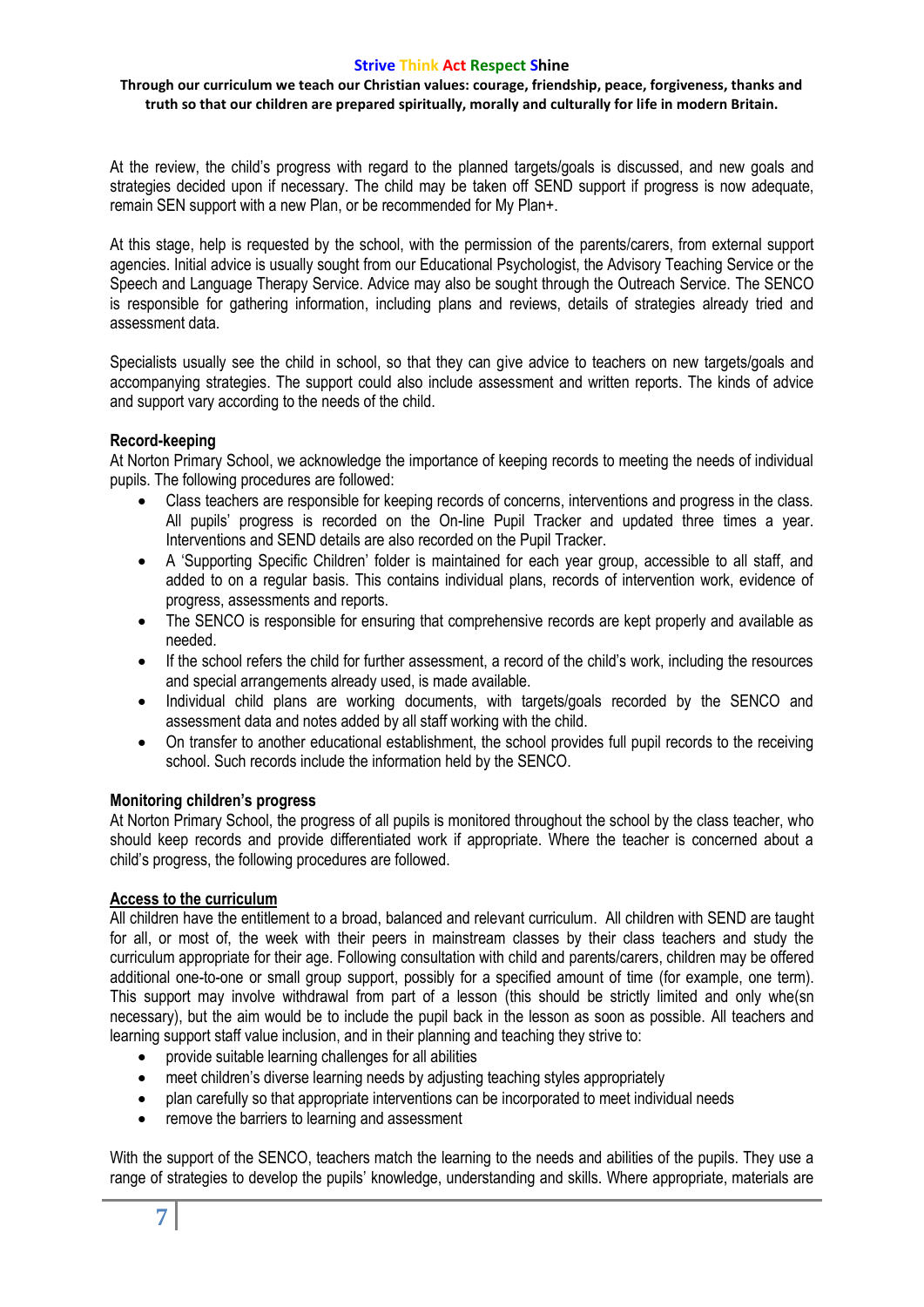**Through our curriculum we teach our Christian values: courage, friendship, peace, forgiveness, thanks and truth so that our children are prepared spiritually, morally and culturally for life in modern Britain.**

modified or specific support is provided (such as pre-teaching, peer support or tool kits for learning) to enable pupils with SEND to access the learning or the assessment processes.

Inclusion for different groups, including those with SEND, is monitored carefully.

The school acknowledges that its practices make a difference. Because of this, the staff regularly review issues related to pupils with SEND and classroom organisation, teaching styles and methods, materials and tasks to determine how these could be improved.

#### **Access to the wider curriculum**

In addition to the statutory curriculum, the school provides a range of additional activities. These include clubs such as football, netball, cooking, choir, art and dancing, and enrichment activities. Pupils with SEND are actively encouraged and supported to join in and benefit from these activities. The participation of pupils with SEND in these activities is monitored carefully.

#### **Increasing the extent to which disabled pupils can participate in the school's curriculum**

Pupils with a physical disability gain access to the curriculum through my plans or EHCPs These may include adaptations to the environment or adapting teaching plans (such as during PE) so that all children can participate in all areas of the curriculum.

**The physical environment** is adapted to meet the needs of our pupils wherever possible. This includes adding sun blinds for a visually impaired child or using specialist resources (as agreed with parents/carers/advisory teachers) for pupils with mobility limitations.

Visual aids including Communication Print and visual timetables support the delivery of information to disabled pupils.

# **Monitoring and evaluating the success of the education provided for pupils with SEN**

Norton Primary School, including the governing body, is committed to regular and systematic evaluation of the effectiveness of its work. The school employs a series of methods to gather relevant data, including:

- regular observation of teaching by the Head and subject leaders
- success in respect of individual targets/goals
- tracking of children's work, including children with SEND
- monitoring by the SEND governor (Selina Bostock)
- maintenance of records of reading and spelling ages, National Curriculum levels and Engagement levels that illustrate progress over time
- SEND team meetings each short term to review progress and the impact of interventions
- regular meetings between the SENCO and class teachers

As a result of the above the school reports annually upon its successes and identifies aspects for future development.

# **Arrangements for dealing with complaints from parents/carers**

In the first instance, parents/carers' complaints about the provision or organisation of SEND support are dealt with through the procedures outlined in the School Complaints Policy.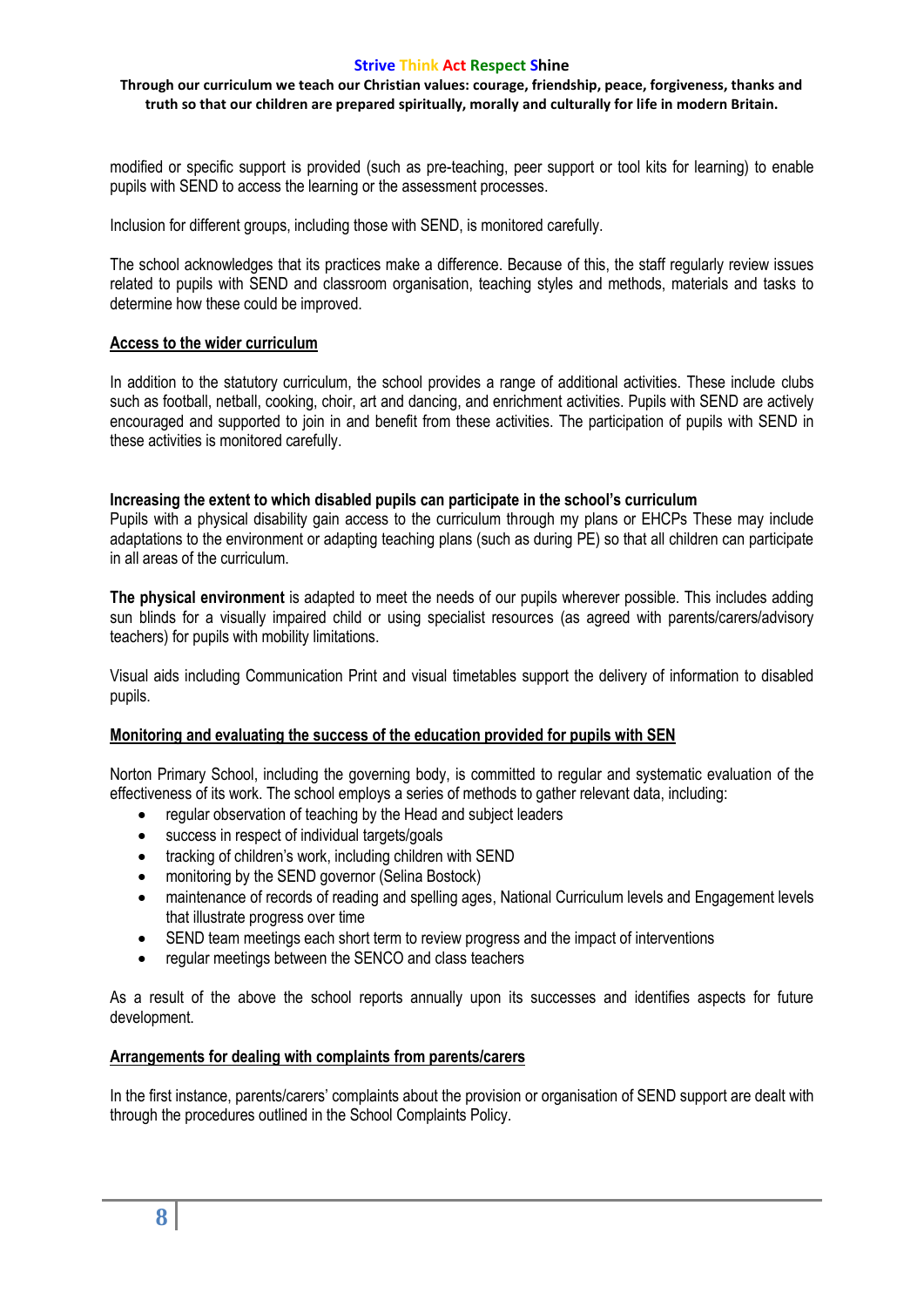**Through our curriculum we teach our Christian values: courage, friendship, peace, forgiveness, thanks and truth so that our children are prepared spiritually, morally and culturally for life in modern Britain.**

If there continues to be a disagreement with regard to SEND provision, the LA should make arrangements that include the appointment of independent persons with a view to avoiding or resolving disagreements between the parents/carers and the school.

Parents/carers may access the Parent Partnership Service and/or the LA disagreement resolution procedures at any time during the SEND process.

In disputes over statutory assessment, parents/carers have the right of appeal to the SEND Tribunal.

# **Arrangements for In-Service Training**

The SENCO attends:

- LA-run courses relating to specific special educational needs or to general SEND provision
- Tewkesbury District Partnership (TDP) training relating to SEND

TAs attend courses relevant to the needs of the children they support.

Relevant training is shared with other staff members in staff meetings and on Inset days.

New members of staff are informed of school policies relating to SEND.

#### **Links with other schools, teachers and facilities**

At Norton Primary School, we believe that meeting successfully the needs of children with SEND requires strong partnership between all those involved. We realise the importance of a clear understanding of roles and responsibilities, including clarity of information and good communication.

These links are supported by:

- visits from and communication with the Advisory Teaching Services
- visits from and communication with our Educational Psychologist
- contact with Educational Welfare Officers, Child health services and Social services
- liaison with the Traveller support team
- sending information regarding a child's SEND to their next school
- receiving information from a child's previous school
- visits from and supplying information to the SEND departments of secondary schools to which we send pupils
- shared Inset with other members of the TDP

# **The role played by parents/carers of pupils with SEND**

In accordance with the SEND Code of Practice, the school believes that all parents/carers of children with SEND should be treated as equal partners. We value and accept the positive role and contribution parents/carers can make, and strive to work in full co-operation with parents/carers, recognising their roles and responsibilities. Parents/carers are encouraged to work with the school and other professionals to ensure that their child's needs are identified properly and met as early as possible. In order that parents/carers may play an active part in their child's development, the school provides relevant information to help parents/carers to reinforce learning at home.

At Norton Primary School, we endeavour to support parents/carers so that they are able to:

- recognise and fulfil their responsibilities as parents/carers and play an active and valued role in their child's education
- have knowledge of their child's entitlement within the Special Educational Needs Framework
- understand procedures and documentation